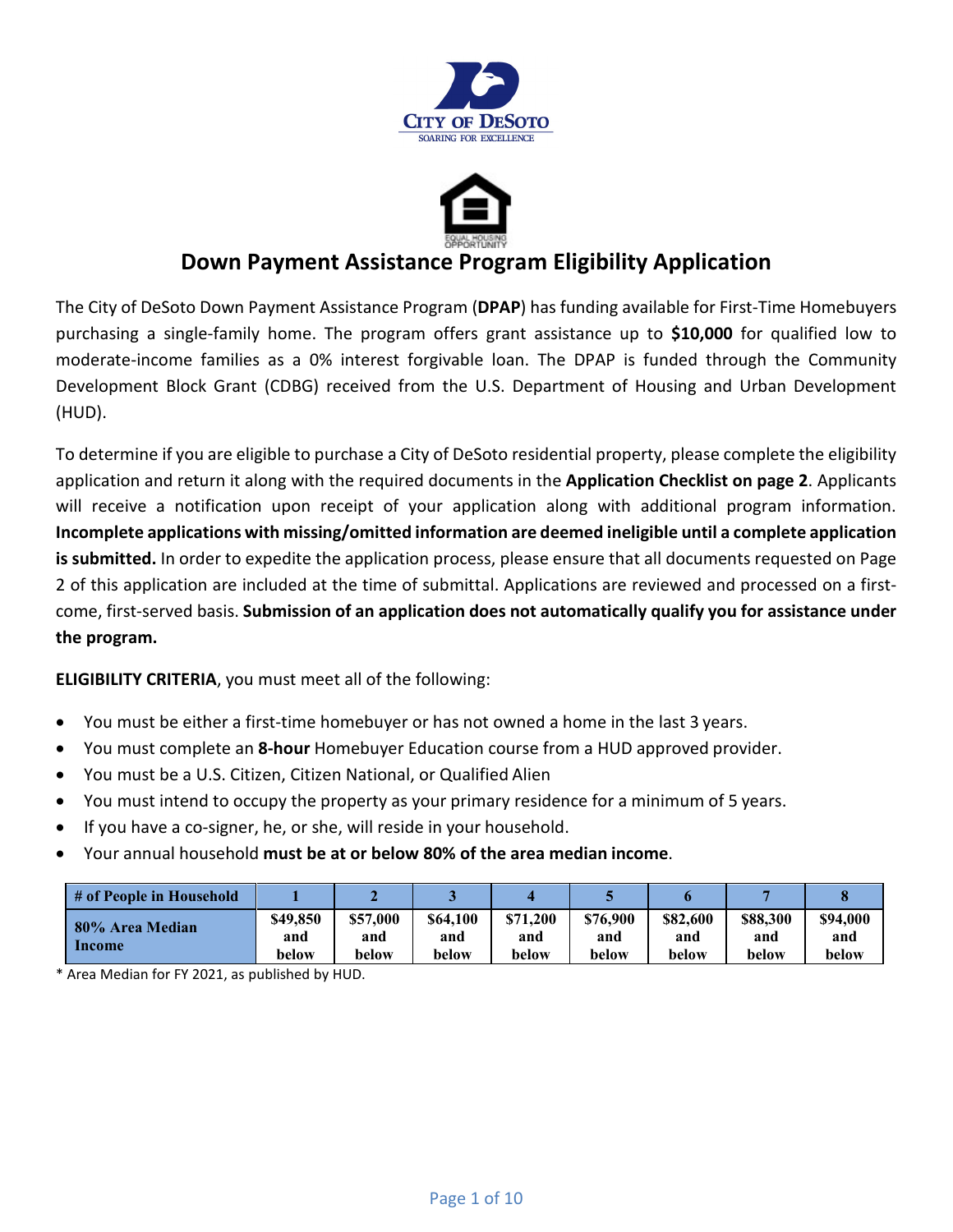In order to ensure your eligibility application is reviewed promptly, please use the checklist below when submitting your application for program eligibility.

# Application Checklist

| Address of selected property intended for purchase:                                                                   |
|-----------------------------------------------------------------------------------------------------------------------|
| Provide a copy of the Prequalification Letter from lender                                                             |
| Provide checking statements for each bank or other account specified (1 month, most recent)                           |
| Provide saving statements for each bank or other account specified (1 month, most recent)                             |
| Provide account number for each bank account reported on the eligibility application.                                 |
| Provide copy of benefit letter(s) for any assistance received, such as TANF, food stamps (SNAP), etc. (If applicable) |
| Provide copy of most current award letter for Social Security Benefits (if applicable).                               |
| Provide copies of tax returns (2 years, most recent, consecutive)                                                     |
| Provide a copy of your most recently received benefit letter(s) for Social Security benefits (if applicable)          |
| Provide a copy of your most recently received benefit letter(s) unemployment benefits (if applicable)                 |
| Provide a copy of your most recently received worker's compensation letter (if applicable)                            |
| Provide 2 months of pay stubs received from employer for each household member 18 years and older (most               |
| recent, consecutive)                                                                                                  |
| Provide copy of Business financial statements if own a business or self-employed (if applicable) (2 months, most      |
| recent, consecutive)                                                                                                  |
| Copies of Child Support Court Payments (if applicable) (3 months, most recent, consecutive)                           |
| Applicant Certification (Must be signed by all household members 18 years and older) Page 6.                          |
| "Authorization for Release of Information" form (must be signed by all household members 18 years and older)          |
| Page 7.                                                                                                               |
| "Authorization for Criminal Background Check". Submit a separate, signed form for all household members 18 years      |
| and older Page 8.                                                                                                     |
| Copies of valid photo IDs or Texas Driver's License for all household members (18 years & older)                      |
| Copies of Social Security card or documentation of alien registration number/green card for all household members     |
|                                                                                                                       |
|                                                                                                                       |

To discuss the amount of assistance and terms available, you may contact the CDBG Coordinator using the contact information below:

> **City Manager's Office 211 East Pleasant Run Rd. Street. DeSoto, Texas 75115 Phone: (972) 230-9690**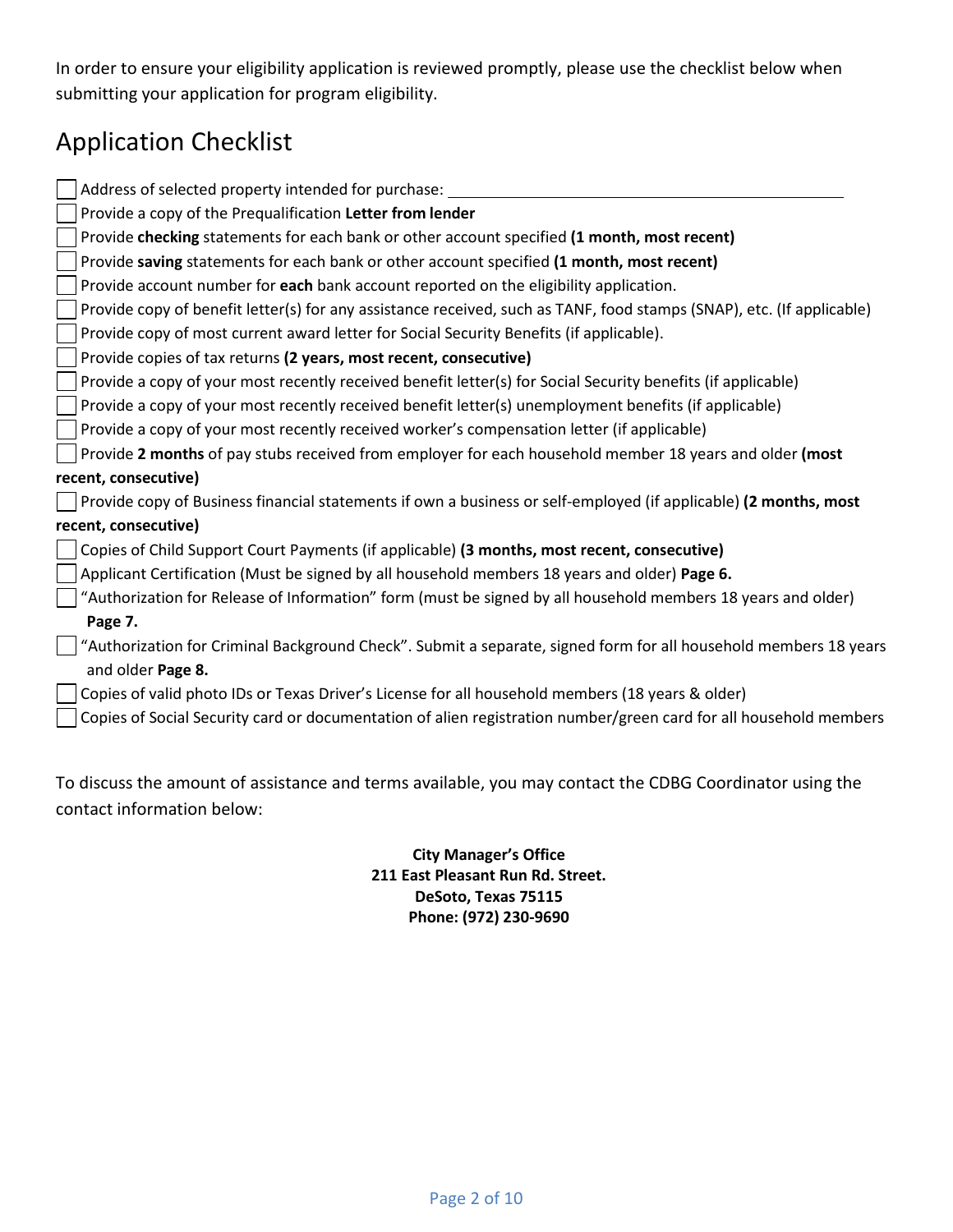The information collected below will be used to determine eligibility as a participant in the DPAP program. It will not be disclosed outside the City of DeSoto without your consent, except to your employer for verification of income or employment and to financial institutions for verification of information as permitted by law or as required under the Public Information Act. Your application may be delayed or rejected if the information is not received.

|                                              | <b>Applicant Information</b> |          |  |  |
|----------------------------------------------|------------------------------|----------|--|--|
| <b>Name</b>                                  | Home Phone #                 | Cell #   |  |  |
|                                              |                              |          |  |  |
| <b>Street Address:</b>                       |                              |          |  |  |
|                                              |                              |          |  |  |
| City                                         | <b>State</b>                 | Zip Code |  |  |
|                                              |                              |          |  |  |
| <b>Email Address:</b>                        |                              |          |  |  |
| <b>Name and Address of Employer:</b>         |                              |          |  |  |
|                                              |                              |          |  |  |
| <b>Name of Co-applicant</b>                  | <b>Home Phone #</b>          | Cell #   |  |  |
|                                              |                              |          |  |  |
| Name and Address of Co-Applicant's Employer: |                              |          |  |  |
|                                              |                              |          |  |  |
| Name of Other Adult Household Member         | <b>Home Phone #</b>          | Cell #   |  |  |
|                                              |                              |          |  |  |
| Name and Address of Co-Applicant's Employer: |                              |          |  |  |
|                                              |                              |          |  |  |

\*List the head of household, everyone that lives in your home and the relationship of each member to head of household.

|    | <b>Household Composition*</b>                                                                                          |  |  |  |  |  |  |
|----|------------------------------------------------------------------------------------------------------------------------|--|--|--|--|--|--|
| #  | <b>Driver's License #</b><br>Relationship<br><b>Member's Full Name (First/Last)</b><br><b>Social Security #</b><br>Age |  |  |  |  |  |  |
| 1. |                                                                                                                        |  |  |  |  |  |  |
| 2. |                                                                                                                        |  |  |  |  |  |  |
| 3. |                                                                                                                        |  |  |  |  |  |  |
| 4. |                                                                                                                        |  |  |  |  |  |  |
| 5. |                                                                                                                        |  |  |  |  |  |  |
| 6. |                                                                                                                        |  |  |  |  |  |  |
| 7. |                                                                                                                        |  |  |  |  |  |  |
| 8. |                                                                                                                        |  |  |  |  |  |  |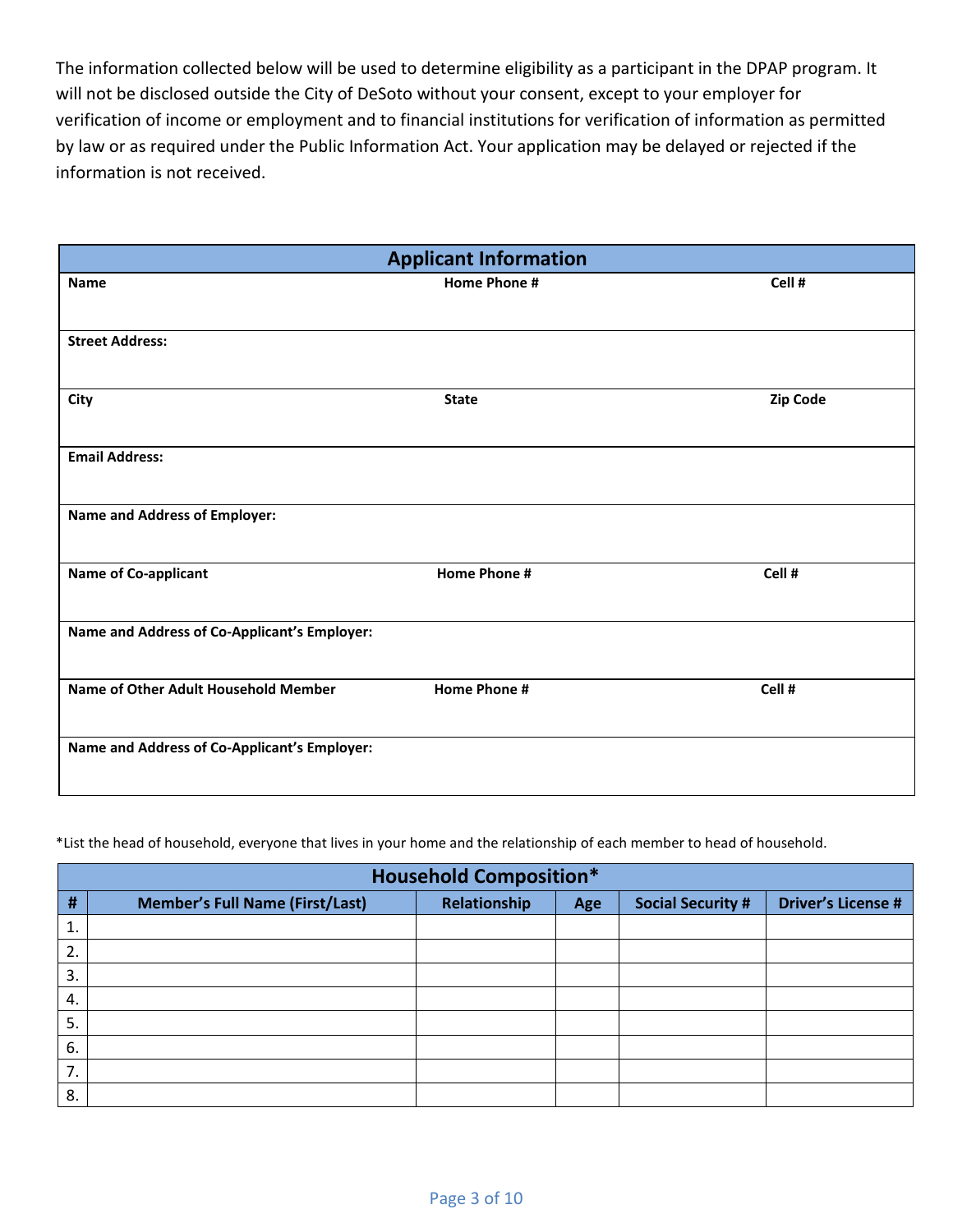## **Annual Income of Household**

**Do you or any household member receive Income from any of the sources listed below?** *Please make sure each box is checked off.*

**Wages, salaries, tips, or bonuses\*** Yes No **No Constant Disability Benefits Social Security CONSIDERITY** Yes  $\Box$  No  $\Box$  **Alimony Worker's Compensation Yes**  $\Box$  No  $\Box$  **Child Support TANF TANF Yes No. 2008 Other source of income** 

| Yes | No |  |
|-----|----|--|
| Yes | No |  |
| Yes | No |  |
| Yes | No |  |
| Υρς | No |  |

**Unemployment Benefits** Yes No **Pension, retirement, or annuities** 

| 'es | No        |  |
|-----|-----------|--|
| /es | No        |  |
| Yes | <b>No</b> |  |
| Yes | No        |  |
| Yes | <b>No</b> |  |
|     |           |  |

**For each source of income for which you checked "yes", provide the information requested below. If more than one household member receives a certain type of income, please provide a separate entry for each person.**

|     | <b>Member's Full Name (First/Last)</b> | <b>Full Time</b><br>Student?<br>Y/N | <b>Source of Income</b> | <b>Rate of Pay</b> | <b>Payment Basis</b><br>(Weekly,<br>Monthly, etc.) |
|-----|----------------------------------------|-------------------------------------|-------------------------|--------------------|----------------------------------------------------|
| 1.  |                                        |                                     |                         |                    |                                                    |
| 2.  |                                        |                                     |                         |                    |                                                    |
| 3.  |                                        |                                     |                         |                    |                                                    |
| 4.  |                                        |                                     |                         |                    |                                                    |
| 5.  |                                        |                                     |                         |                    |                                                    |
| 6.  |                                        |                                     |                         |                    |                                                    |
| 7.  |                                        |                                     |                         |                    |                                                    |
| 8.  |                                        |                                     |                         |                    |                                                    |
| 9.  |                                        |                                     |                         |                    |                                                    |
| 10. |                                        |                                     |                         |                    |                                                    |
| 11. |                                        |                                     |                         |                    |                                                    |
| 12. |                                        |                                     |                         |                    |                                                    |
| 13. |                                        |                                     |                         |                    |                                                    |
| 14. |                                        |                                     |                         |                    |                                                    |
| 15. |                                        |                                     |                         |                    |                                                    |

**\*This includes wages, salaries, tips, or bonuses received for full-time and part-time work, temporary/seasonal work, and military work, etc.**

|                                                                                                                   |                      | <b>Assets and Asset Income*</b> |                       |                       |
|-------------------------------------------------------------------------------------------------------------------|----------------------|---------------------------------|-----------------------|-----------------------|
| *For all household members, including minors, list checking & savings accounts, IRA, CD, Bonds, Stocks, Equity in |                      |                                 |                       |                       |
| properties, life insurance policies, etc.                                                                         |                      |                                 |                       |                       |
| <b>Name of Institution</b>                                                                                        | <b>Type of Asset</b> | <b>Asset Value</b>              | <b>Account Holder</b> | <b>Account Number</b> |
|                                                                                                                   |                      |                                 |                       |                       |
|                                                                                                                   |                      |                                 |                       |                       |
|                                                                                                                   |                      |                                 |                       |                       |
|                                                                                                                   |                      |                                 |                       |                       |
|                                                                                                                   |                      |                                 |                       |                       |
|                                                                                                                   |                      |                                 |                       |                       |
|                                                                                                                   |                      |                                 |                       |                       |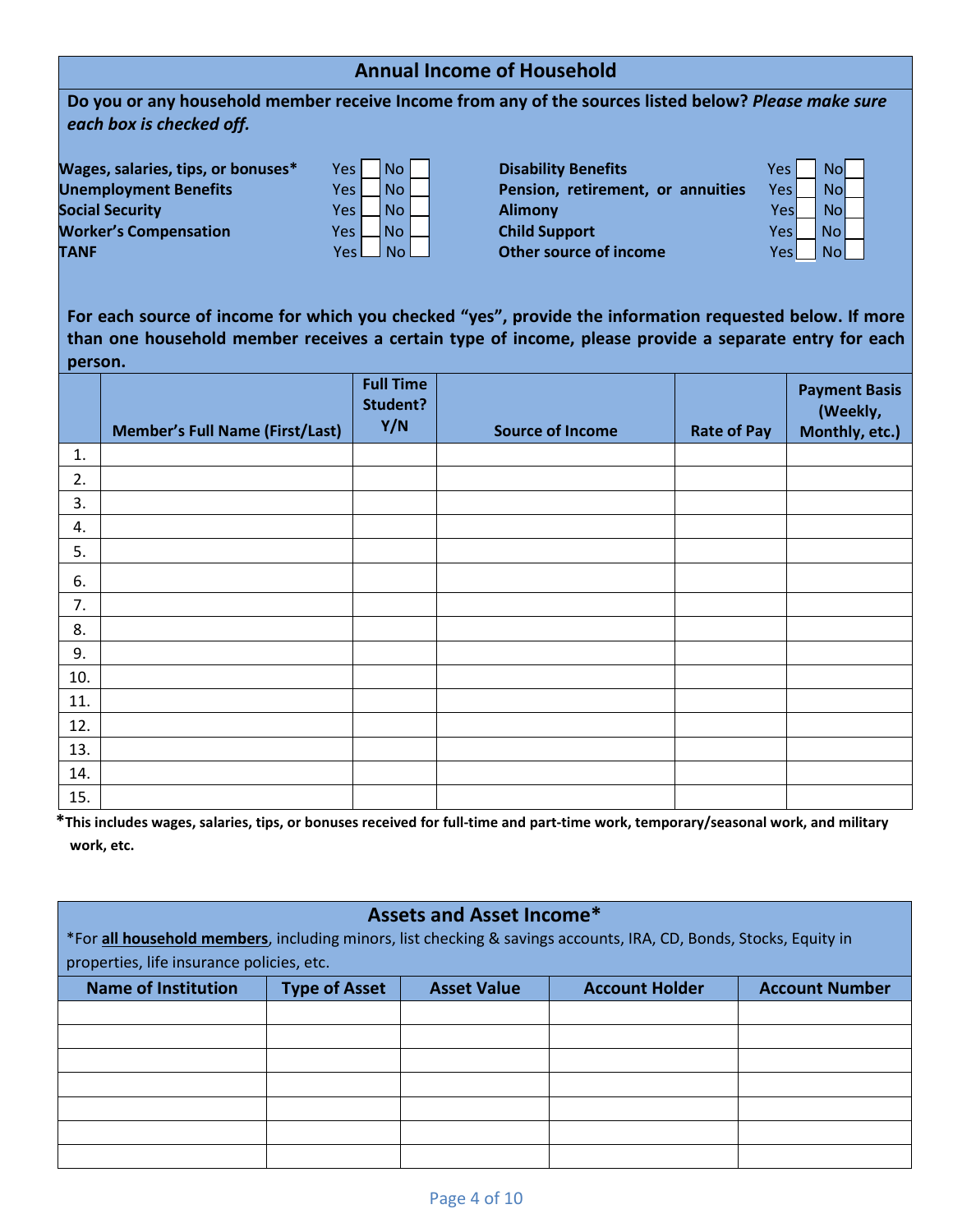| Do you have any other assets such as a House, Land, or other Real Property? $\Box$ Yes $\Box$ No |  |
|--------------------------------------------------------------------------------------------------|--|
|--------------------------------------------------------------------------------------------------|--|

| *Individuals owning more than one residential property are not eligible to purchase a home through the City of DeSoto.<br>Have you disposed of any assets in the past two years? Yes No. If yes, did you receive less than fair.<br>market value?<br>Yes No. If yes, please explain:<br>Do you currently owe any back taxes on property; have any outstanding City of DeSoto liens or past due City<br>$\sqrt{Yes}$ No (A full disclosure does not necessarily disqualify a household from eligibility;<br>of DeSoto water bills?<br>a katika M<br>however, failure to report any of the above will result in disqualification of your application).<br>If yes, please explain: 100 million and the state of the state of the state of the state of the state of the state of the state of the state of the state of the state of the state of the state of the state of the state of | <b>Loan Amount</b> |
|---------------------------------------------------------------------------------------------------------------------------------------------------------------------------------------------------------------------------------------------------------------------------------------------------------------------------------------------------------------------------------------------------------------------------------------------------------------------------------------------------------------------------------------------------------------------------------------------------------------------------------------------------------------------------------------------------------------------------------------------------------------------------------------------------------------------------------------------------------------------------------------|--------------------|
|                                                                                                                                                                                                                                                                                                                                                                                                                                                                                                                                                                                                                                                                                                                                                                                                                                                                                       |                    |
|                                                                                                                                                                                                                                                                                                                                                                                                                                                                                                                                                                                                                                                                                                                                                                                                                                                                                       |                    |
|                                                                                                                                                                                                                                                                                                                                                                                                                                                                                                                                                                                                                                                                                                                                                                                                                                                                                       |                    |
|                                                                                                                                                                                                                                                                                                                                                                                                                                                                                                                                                                                                                                                                                                                                                                                                                                                                                       |                    |
|                                                                                                                                                                                                                                                                                                                                                                                                                                                                                                                                                                                                                                                                                                                                                                                                                                                                                       |                    |
|                                                                                                                                                                                                                                                                                                                                                                                                                                                                                                                                                                                                                                                                                                                                                                                                                                                                                       |                    |
|                                                                                                                                                                                                                                                                                                                                                                                                                                                                                                                                                                                                                                                                                                                                                                                                                                                                                       |                    |
|                                                                                                                                                                                                                                                                                                                                                                                                                                                                                                                                                                                                                                                                                                                                                                                                                                                                                       |                    |
|                                                                                                                                                                                                                                                                                                                                                                                                                                                                                                                                                                                                                                                                                                                                                                                                                                                                                       |                    |
|                                                                                                                                                                                                                                                                                                                                                                                                                                                                                                                                                                                                                                                                                                                                                                                                                                                                                       |                    |
|                                                                                                                                                                                                                                                                                                                                                                                                                                                                                                                                                                                                                                                                                                                                                                                                                                                                                       |                    |
|                                                                                                                                                                                                                                                                                                                                                                                                                                                                                                                                                                                                                                                                                                                                                                                                                                                                                       |                    |
|                                                                                                                                                                                                                                                                                                                                                                                                                                                                                                                                                                                                                                                                                                                                                                                                                                                                                       |                    |
|                                                                                                                                                                                                                                                                                                                                                                                                                                                                                                                                                                                                                                                                                                                                                                                                                                                                                       |                    |
|                                                                                                                                                                                                                                                                                                                                                                                                                                                                                                                                                                                                                                                                                                                                                                                                                                                                                       |                    |
|                                                                                                                                                                                                                                                                                                                                                                                                                                                                                                                                                                                                                                                                                                                                                                                                                                                                                       |                    |
|                                                                                                                                                                                                                                                                                                                                                                                                                                                                                                                                                                                                                                                                                                                                                                                                                                                                                       |                    |
|                                                                                                                                                                                                                                                                                                                                                                                                                                                                                                                                                                                                                                                                                                                                                                                                                                                                                       |                    |
|                                                                                                                                                                                                                                                                                                                                                                                                                                                                                                                                                                                                                                                                                                                                                                                                                                                                                       |                    |
|                                                                                                                                                                                                                                                                                                                                                                                                                                                                                                                                                                                                                                                                                                                                                                                                                                                                                       |                    |

Have you or any household member ever been convicted of a Class A misdemeanor, Class B misdemeanor or Felony?  $\Box$  Yes No. (A full disclosure does not necessarily disqualify a household from eligibility; however, failure to report any of the above will result in disqualification of your application).

If yes, please explain:

## **For reporting purposes only, please check all that apply for Head of Household.**

| Race   | <b>Hispanic or Latino</b> |           |  |  |
|--------|---------------------------|-----------|--|--|
|        | Yes                       | <b>No</b> |  |  |
| White: |                           |           |  |  |
| Black: |                           |           |  |  |
| Asian: |                           |           |  |  |
| Other  |                           |           |  |  |

| <b>Special Needs</b> |  |
|----------------------|--|
| <b>Disabled</b>      |  |
| Elderly:             |  |
| Homeless:            |  |

**How did you hear about our Program?**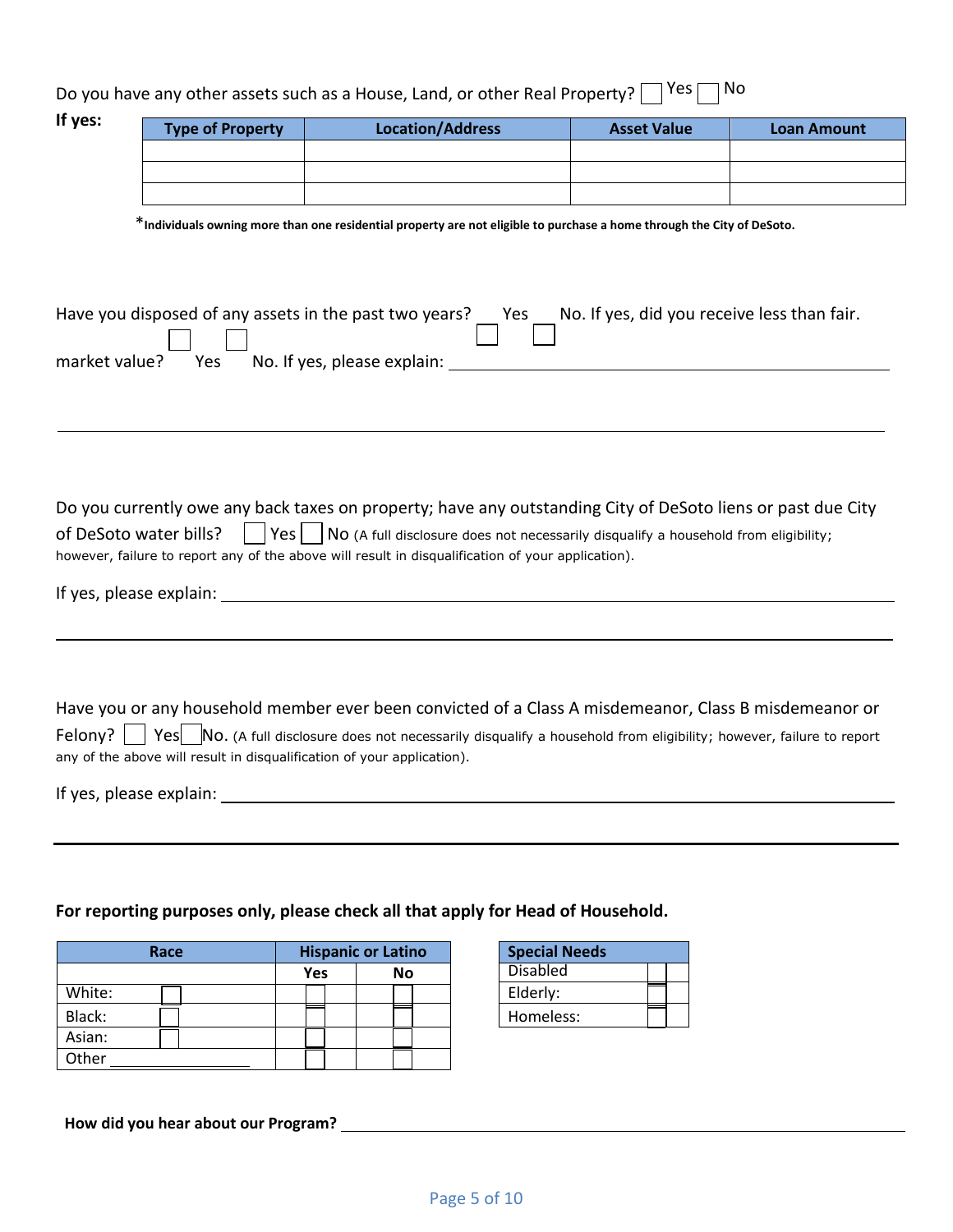## **Applicant's certification**

**Household members age 18 and over must sign this application.** I/We, the undersigned certify that the information provided is true and complete to the best of my/our knowledge. I/We consent to the disclosure of such information for the purpose of income verification and program eligibility related to my/our application for financial assistance. I/We understand that any willful misstatement of material facts will be grounds for disqualification. The applicant also agrees to provide any other documentation needed to verify eligibility.

| Signatures:               |           |
|---------------------------|-----------|
| Applicant                 | Signature |
| Co-Applicant              | Signature |
| <b>Other Adult Member</b> | Signature |
| <b>Other Adult Member</b> | Signature |
| Date:                     |           |

**TITLE 18, Section 1001 of the U.S. Code:** It is a felony to knowingly and willingly make any materially false, fictitious, or fraudulent statement or representation in any matter to any department or agency of the United States as to any matter within its jurisdiction.

**PLEASE REVIEW AND COMPLETE THE "AUTHORIZATION FOR THE RELEASE OF INFORMATION" FORM ON THE FOLLOWING PAGE**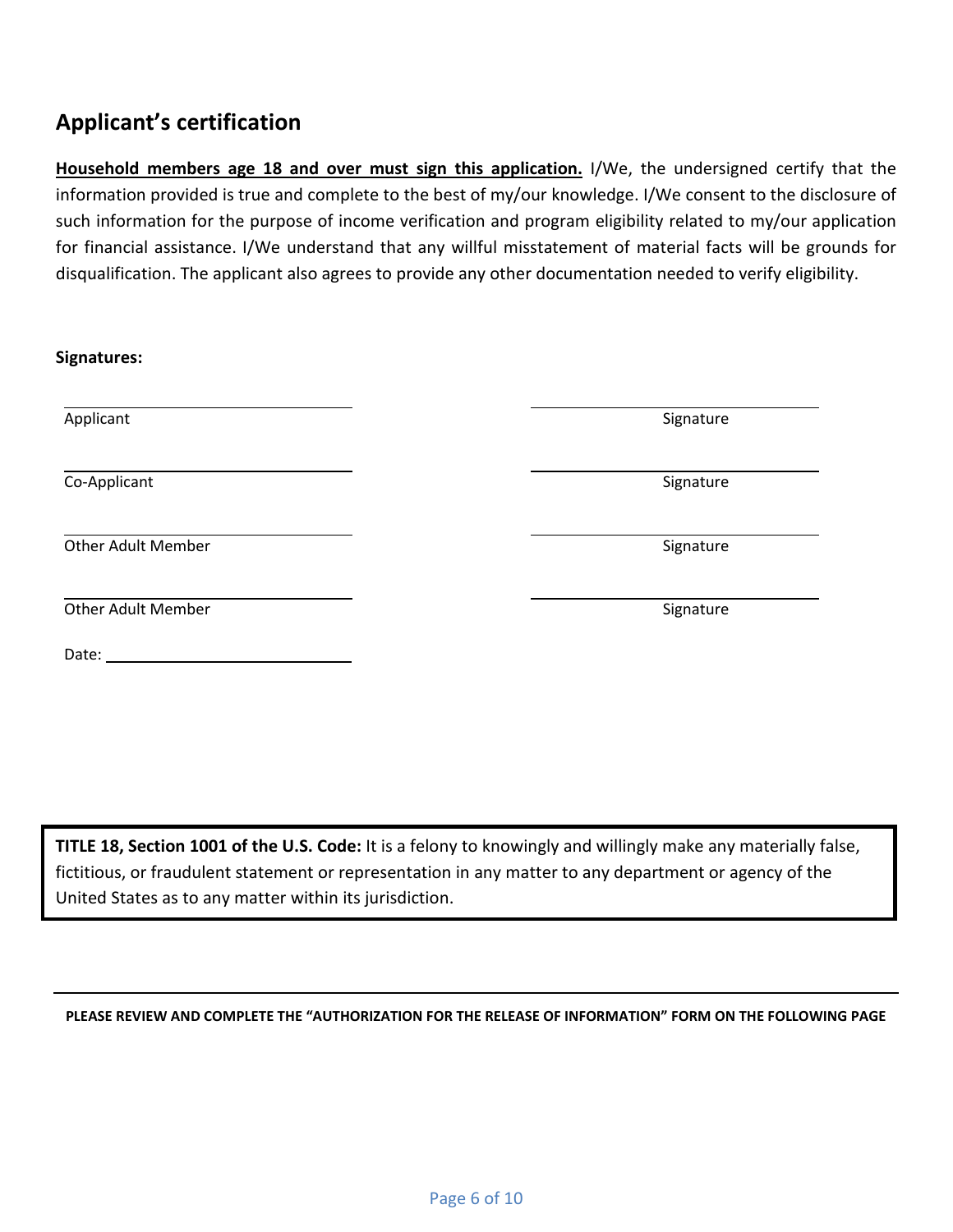

## **DESOTO CITY MANAGER'S OFFICE**

**PHONE 972.230.9690**



## *AUTHORIZATION for Release of Information*

#### **CONSENT**

**I authorize and direct any Federal, State, or local agency, organization, business or individual to release to the City of DeSoto any information or materials needed to complete and verify my application for participation in the City of DeSoto Down Payment Assistance Program (DPAP). I understand and agree that this authorization or the information obtained with its use may be given to and used by staff in the Department of Housing and Community Services for the purpose of determining my eligibility to participate in the City of DeSoto's DPAP, and/or to the Department of Housing and Urban Development (HUD) in administering and enforcing program rules and policies.**

#### **INFORMATION COVERED**

**I understand that, depending on program policies and requirements, previous or current information regarding my household or me may be needed. Verifications and inquiries that may be requested include but are not limited to:**

| <b>Identity and Marital Status</b>    |
|---------------------------------------|
| <b>Residences and Rental Activity</b> |

**Employment, Income, and Assets** 

**Identity and Marital Status Credit and Criminal Activity Medical or Child Care Allowances**

**I understand that this authorization cannot be used to obtain any information about me that is not pertinent to my eligibility for the City of DeSoto.**

#### **GROUPS OR INDIVIDUALS THAT MAY BE ASKED**

**The groups or individual that may be asked to release the above information (depending on program requirements) may include but is not limited to:**

**Previous Landlords (including other Housing Agencies) Past and Present Employers Welfare Agencies Courts and Post Offices Schools and Colleges Banks and other Financial Institutions State Unemployment Agencies Medical and Child Care Providers Law Enforcement Agencies Credit Providers and Credit Bureaus**

**Retirement Systems Social Security or Veterans Administration Support and Alimony Providers** 

#### **COMPUTER MATCHING NOTICE AND CONSENT**

**I understand and agree that HUD or the City of DeSoto may conduct computer matching programs to verify the information supplied for my DPAP Eligibility Application. If a computer match is done, I understand that I have a right to notification of any adverse information found and a chance to disprove incorrect information. HUD or the City of DeSoto may in the course of its duties exchange such automated information with other Federal, State, or local agencies, including but not limited to: State Employment Security Agencies; Department of Defense; Office of Personnel Management; the US Postal Service; the Social Security Agency; and State welfare and food stamp agencies.**

#### **CONDITIONS**

**I agree that a photocopy of this authorization may be used for the purposes stated above. The original of this authorization is on file with the City of DeSoto and**  will remain in force while my DPAP Eligibility Application is being reviewed, until an official determination of eligibility or ineligibility has been made by City of **DeSoto Staff. I understand I have a right to review my file and correct any information that I can prove is correct.**

#### **SIGNATURES:**

### **X**

|   | <b>Head of Household</b>            | (Print Name) | <b>Social Security Number</b> |
|---|-------------------------------------|--------------|-------------------------------|
| X | <b>Spouse or Other Adult Member</b> | (Print Name) | <b>Social Security Number</b> |
| X | <b>Other Adult Member</b>           | (Print Name) | <b>Social Security Number</b> |
| X |                                     |              |                               |
|   | Date                                |              |                               |

*NOTE: THIS GENERAL CONSENT MAY NOT BE USED TO REQUEST A COPY OF A TAX RETURN. IF A TAX RETURN IS NEEDED, IRS FORM 4506, "REQUEST FOR COPY OF TAX RETURN" MUST BE PREPARED AND SIGNED SEPARATELY.*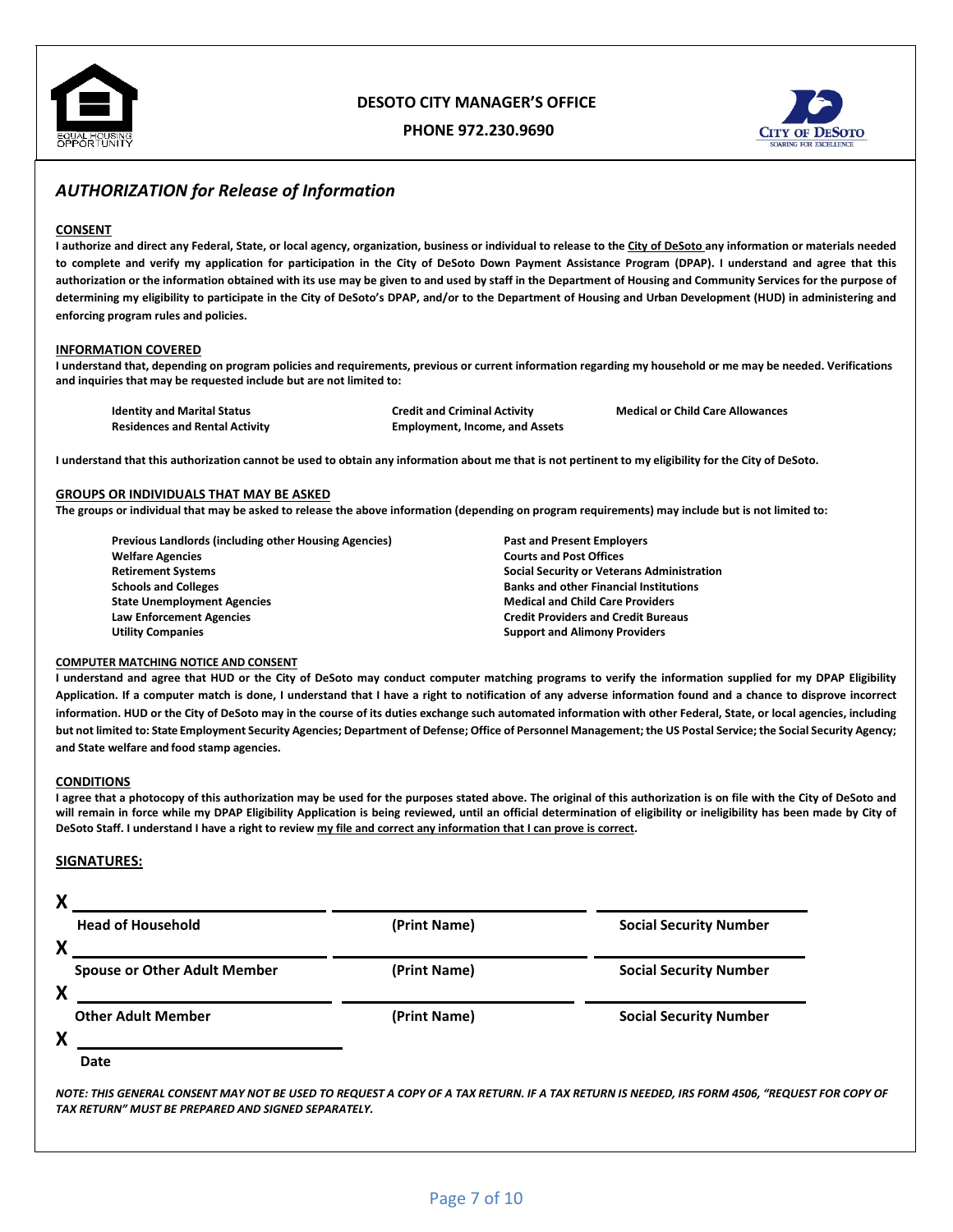



**PHONE 972.230.9690**

### **AUTHORIZATION FOR CRIMINAL BACKGROUND CHECK/ Please Complete for Each Adult 18 and over**

**I, , hereby authorize the City of DeSoto to investigate my criminal history for the purpose of evaluating whether I am qualified to receive assistance under the Down Payment Assistance program. I understand that the City of DeSoto will utilize, as many sources are deemed necessary to determine an accurate criminal history. Should my criminal history reveal any arrests or convictions for drug-related activity, violent criminal activity, or any felonious criminal activity, I understand that my assistance may be denied or terminated.**

**I do hereby swear and attest that all the information contained on this form is true, correct, and complete.**

| Signature                                                                |                                                                                                                                                                                                             | Date             |                                                                                                                         |
|--------------------------------------------------------------------------|-------------------------------------------------------------------------------------------------------------------------------------------------------------------------------------------------------------|------------------|-------------------------------------------------------------------------------------------------------------------------|
| <b>Full Printed Name (Including Middle Name)</b>                         |                                                                                                                                                                                                             | Date of Birth    |                                                                                                                         |
| Yes<br>below (use additional pages if necessary):                        | No In the past 10 years, have you used any other names (maiden/ married names, alternate spellings,<br>shortened names, lengthened names, alternate last names, etc.)? If yes, list all names you have used |                  |                                                                                                                         |
| Yes                                                                      | conviction(s) below (use additional pages if necessary):                                                                                                                                                    |                  | No In the past 10 years, have you been arrested or convicted for ANY criminal activities? If yes, list the charge(s) or |
| <b>Charge/Conviction</b>                                                 | <b>Date</b>                                                                                                                                                                                                 | City/State       |                                                                                                                         |
| <b>Charge/Conviction</b><br>Yes,<br>(use additional pages if necessary): | <b>Date</b><br>No In the past 10 years, have you lived in any location(s) outside of Dallas County? If yes, list all locations below                                                                        | City/State       |                                                                                                                         |
| <b>Address</b>                                                           | City                                                                                                                                                                                                        |                  | <b>State</b>                                                                                                            |
| <b>Address</b>                                                           | City                                                                                                                                                                                                        |                  | <b>State</b>                                                                                                            |
| The space below is for the City of DeSoto Use Only:                      |                                                                                                                                                                                                             |                  |                                                                                                                         |
|                                                                          | RF/OK:<br>NRF:                                                                                                                                                                                              | RF/Deny:<br>DRD: |                                                                                                                         |
| Sources used:                                                            |                                                                                                                                                                                                             | Staff Initials:  |                                                                                                                         |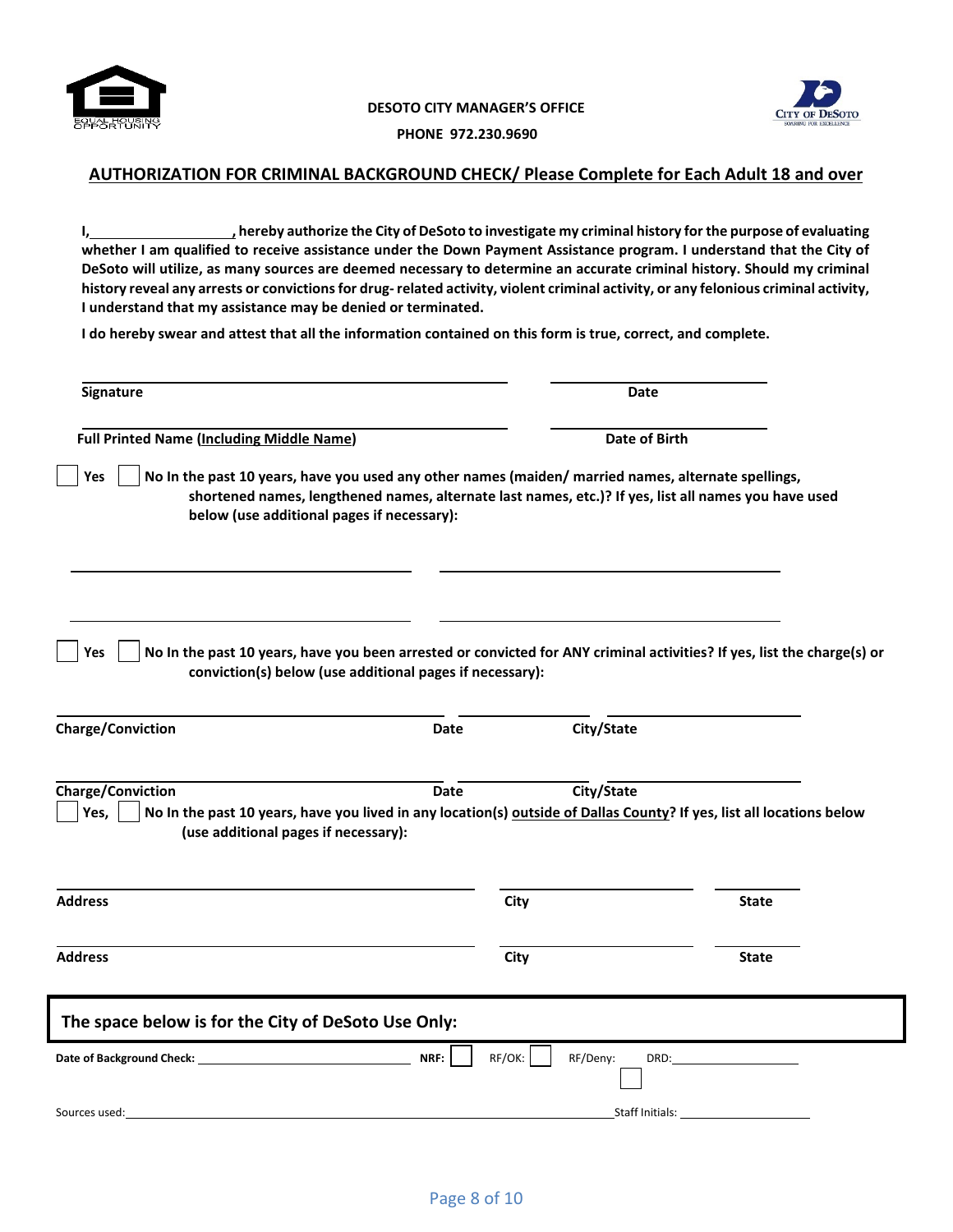



**PHONE 972.230.9690**

### **AUTHORIZATION FOR CRIMINAL BACKGROUND CHECK/ Please Complete for Each Adult 18 and over**

**I, <u><b>Sheeps**</u> interval the City of DeSoto to investigate my criminal history for the purpose of  $\blacksquare$ **evaluating whether I am qualified to receive assistance under the Housing Choice Voucher program. I understand that the City of DeSoto will utilize as many sources are deemed necessary to determine an accurate criminal history. Should my criminal history reveal any arrests or convictions for drug-related activity, violent criminal activity, or any felonious criminal activity, I understand that my assistance may be denied or terminated.**

**I do hereby swear and attest that all the information contained on this form is true, correct, and complete.**

| Signature                                                                                                                                                                                         |                | Date          |                                                                                                                         |
|---------------------------------------------------------------------------------------------------------------------------------------------------------------------------------------------------|----------------|---------------|-------------------------------------------------------------------------------------------------------------------------|
| <b>Full Printed Name (Including Middle Name)</b>                                                                                                                                                  |                | Date of Birth |                                                                                                                         |
| No In the past 10 years, have you used any other names (maiden/ married names, alternate spellings,<br>Yes<br>below (use additional pages if necessary):                                          |                |               | shortened names, lengthened names, alternate last names, etc.)? If yes, list all names you have used                    |
| Yes<br>conviction(s) below (use additional pages if necessary):<br><b>Charge/Conviction</b>                                                                                                       | Date           | City/State    | No In the past 10 years, have you been arrested or convicted for ANY criminal activities? If yes, list the charge(s) or |
|                                                                                                                                                                                                   |                |               |                                                                                                                         |
| <b>Charge/Conviction</b><br>Yes,<br>No In the past 10 years, have you lived in any location(s) outside of Dallas County? If yes, list all locations below<br>(use additional pages if necessary): | Date           | City/State    |                                                                                                                         |
| <b>Address</b>                                                                                                                                                                                    | City           |               | <b>State</b>                                                                                                            |
| <b>Address</b>                                                                                                                                                                                    | City           |               | <b>State</b>                                                                                                            |
| The space below is for the City of DeSoto Use Only:                                                                                                                                               |                |               |                                                                                                                         |
| Date of Background Check: Date of Background Check:                                                                                                                                               | NRF:<br>RF/OK: | RF/Deny:      | DRD:                                                                                                                    |
|                                                                                                                                                                                                   |                |               |                                                                                                                         |